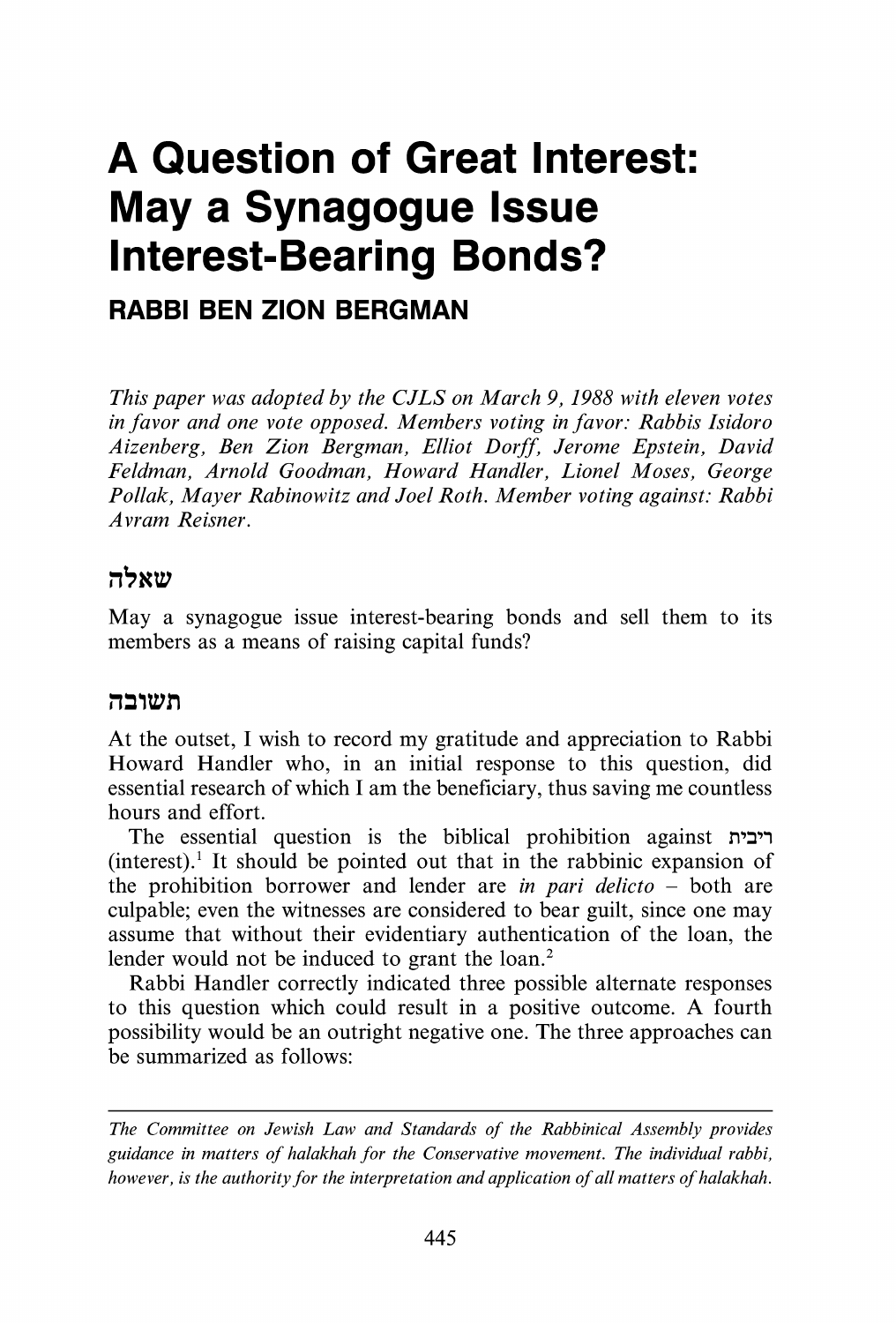1) The use of a יהתר עיסקא, (permit to do business) has long been a device common among Ashkenazic Jews. It essentially creates a fictitious partnership between the borrower and the lender and, on the assumption that the funds provided by the lender will be used by the borrower in a commercial enterprise, the interest thus is construed as profit rather than interest. The technicalities involved are many and there are a number of forms of the instrument, containing various stipulations to avoid the problem of **n'בלה** (the appearance of interest).<sup>3</sup> It should also be pointed out, however, that the use התר עיסקא, (permit to do business) was not universally accepted. Rabbi Joseph Rephael ben Hayyim Hazan, *Rishon L'tziyon* in the early 19th Century, argues against its use.<sup>4</sup> However, its use has become standard procedure for banks and other financial institutions in Israel.

2) A second approach is that of comparing the relationship between congregant and synagogue to that between the Jewish purchaser of Israel Government bonds and the State of Israel. In 1950, in a letter to Rabbi Jacob Katzin in New York, Rabbi Ben Zion Uziel, then *Rishon L'tziyon,*  wrote that there is no problem of ריבית) in connection with the purchase of Israel bonds, since every Jew may automatically be considered a partner of the Jewish State. Therefore, since proceeds from the sale of bonds would be used by the State for the purpose of "שוב א" (the settlement of the land of Israel) and its development, the State of Israel and the bond purchaser are not in the position of borrower and lender, and the use of those terms in connection with the bonds is merely שיגרא דלישנא (common parlance). It is the automatic partnership relationship that legitimizes the interest-bearing bond. Thus, if one can compare the relationship between congregant and his/her synagogue as being a similar partnership, on that basis one could permit the sale of interest bearing bonds by the synagogue.

3) A more radical approach would consider the entire question moot since the nature of money has changed, no longer of specific metallic content.<sup>5</sup> Since modern commercial transactions are conducted by notes (even paper currency is essentially a note) and notes are not subject to n':J', (interest),6 there is no problem of n':J', in any financial transaction today and the payment of interest to a Jew by a Jew is no longer within the prohibition.

These alternate proposals each present difficulties.

a) The use of a התר עיסקא certainly has the force of centuries of precedent behind it and has been recognized as a valid instrument by Ashkenazic Jews. Although Rabbi Shalom Mordecai Schwadron extended the use of an *v* $\sigma$ <sup>2</sup> to loans of a strictly personal nature<sup>7</sup> there have been Ashkenazic authorities who have questioned the validity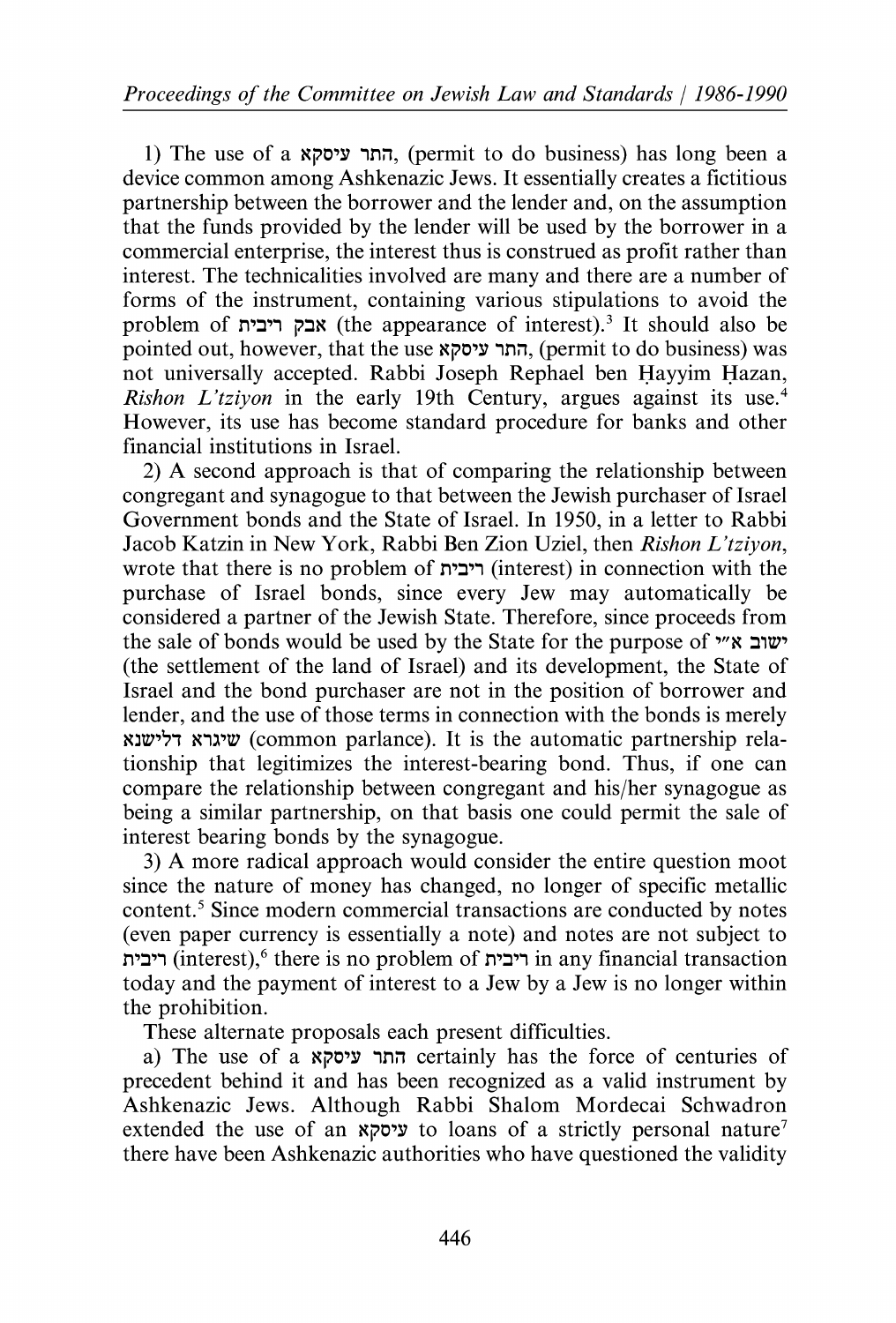of its use for non-commercial borrowing, such as mortgage lending, consumer spending, etc.<sup>8</sup>

There would also be a question as to whether a writ of  $x$ יסקא would have to be executed for each bond purchaser, or whether a blanket החר עיסקא, such as the banks in Israel use, would be sufficient.

In any case, some form of החר עיסקא could probably be legitimately created. I suppose that one could argue that the funds raised by the synagogue would be used to build facilities which would increase the annual revenue of the synagogue. The bond would therefore constitute a loan for commercial purposes, distasteful as such a designation might be in conjunction with a synagogue.

b) While it is tempting to compare the relationship between congregant and synagogue to that between the individual Jew and the State of Israel, the comparison fails on two related counts.

i) The relationship between the Jewish bond purchaser and the State of Israel is one which arises constructively from the fact that the purchaser is a Jew and Israel is a Jewish state. Even without the purchase of bonds, every Jew has a stake in Israel's welfare, including its economic stability. Every Jew may be considered a partner of the Jewish state, that relationship arising automatically – not entered into formally or voluntarily. The congregant's relationship to the synagogue arises out of his voluntary and formal enrollment in the congregation, which can also be terminated at his option. That is not the case with one's relationship to the Jewish people and to the State of Israel as symbolic of and representative of the body politic of the Jewish people.

ii) Just as the bondholder who terminates his membership in the congregation would no longer be in a partnership relationship with the synagogue, a future bondholder who acquires the bond by transfer from the original purchaser would also not be in a partnership relation with the synagogue. A bond is a negotiable instrument. The original buyer may, at some future time, transfer ownership to some other Jew who is not a member of the synagogue. In the case of Israel bonds, the same relationship exists between the second Jewish holder of the bond and the State of Israel as existed for the original purchaser. That is not necessarily true in the case of synagogue bonds. The fact that such a transfer to a non-member of the synagogue is an unlikely prospect issue. The likelihood of such a transfer or the remoteness of such a likelihood does not affect the definition of relationship which it points up.

3) The third suggestion also founders upon the fact that the ruling that notes are not subject to the laws of  $r^2$ יבית<sup>9</sup> (interest) is contested by prominent *Ahronim*.<sup>10</sup> Also *Hatam Sofer* argues that since the notes are legal tender by governmental authority or fiat, and no one can refuse to accept it as such, whether the material used to represent money is gold,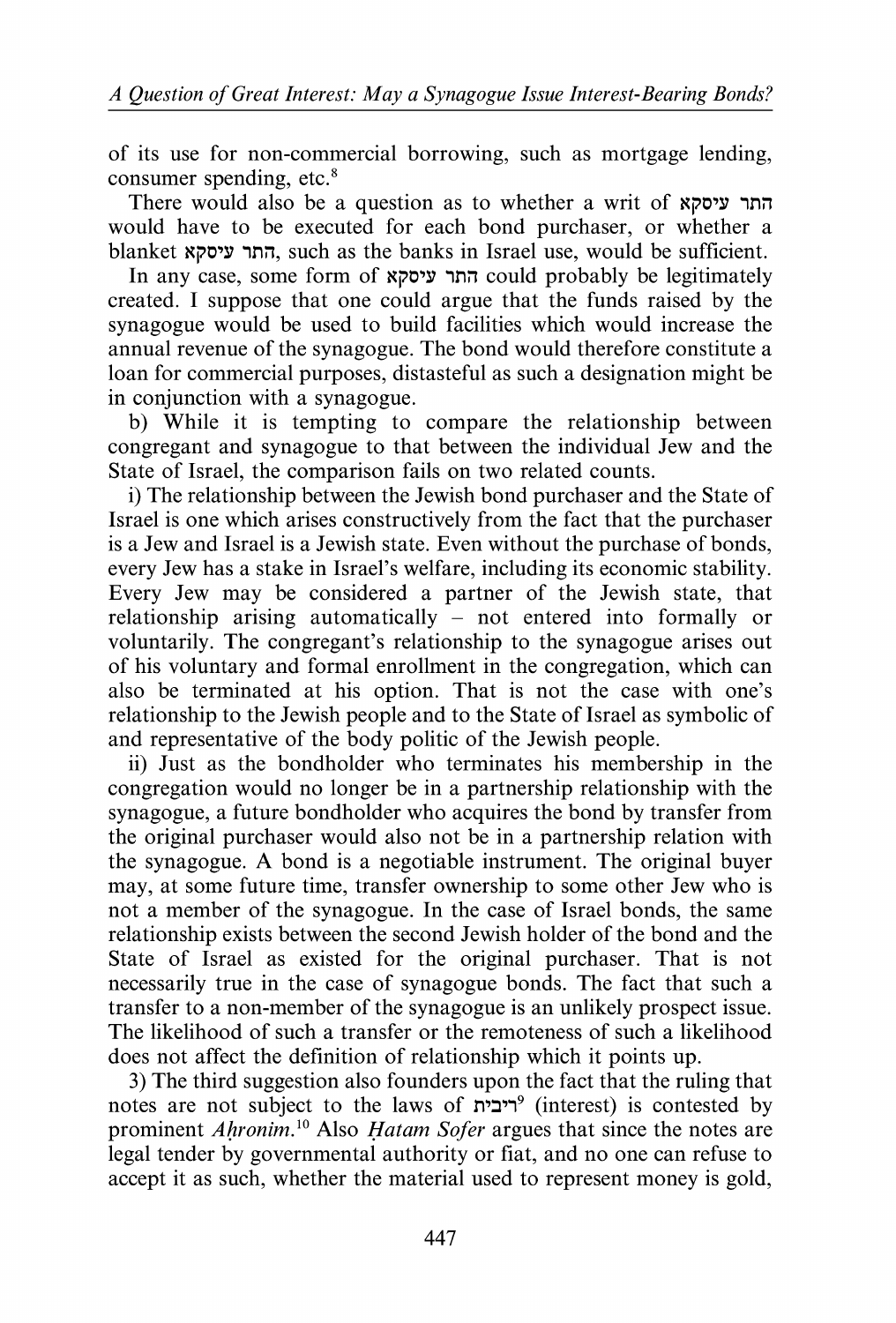or silver, or paper is irrelevant. 11 Even when metal was used as money, its value fluctuated in terms of its buying power. Its value depended on a consensus and its value was not a constant in relation to other commodities.

If money is defined as buying power, then it would appear that money is money no matter what form it takes and is subject to the laws.

I would therefore propose the following solution to our question:

It should first be pointed out that if we take the prohibition against collecting interest from or paying interest to a fellow-Jew seriously, the problem is not limited to a synagogue and its bonds. Since Jewish law does not recognize the legal fiction created by western legal systems of the "personality of the corporation," a financial corporation is not a separate entity but constitutes a partnership in which the shareholders are the partners. Therefore, a Jewish depositor in a bank which may have a substantial number of Jewish shareholders is guilty of collecting ריבית (interest) from fellow-Jews. Similarly, the Jewish shareholder, whose dividends at least partially derive from interest payments by Jewish borrowers, is guilty of exacting interest from a fellow-Jew.

Therefore, to deal with this question in the light of present-day financial realities, I would propose that we now consider a constructive Nj:'C'Y ,nil operative in all financial transactions between Jews.

To explain the concept of "constructivity": In law, there are instances wherein certain conditions, stipulations, agreements, etc. are considered operative even though they have not been formally or explicitly established. To take an example from Jewish law, in the case of  $\overline{r}$ דבר מתרא $^{12}$  wherein the seller of land must give the abutting neighbor the right of first refusal, should the seller sell it to a third party without first offering it to the neighbor, said neighbor may, at his option, demand it from the purchaser. The status of the purchaser would be described in law as holding the land in *constructive* trust for the abutting neighbor.

This concept of "constructivity" is readily found in Talmudic jurisprudence. When the *Gemara* says 17 ,~1N:J i1WYl13 (it is if he tells him) it is positing a constructive agreement between the parties even though no words to that effect ever passed between them. When the *Mishnah* states, for example, that even though the כניז נוקבן and בניז נוקבן clauses are not explicitly written into the ketubah, they will be considered as included because they are תנאי ב״ד,<sup>14</sup> (court enforced condition). This is nothing other than declaring them as constructive stipulations operative in every ketubah. Perhaps the most striking example for our purposes is the statement of Rav Nachman regarding the prozbol<sup>15</sup> that even if not written, he would consider it as written. In other words, even without the formality of a prozbol, a constructive prozbol is operative in all loans between Jews.